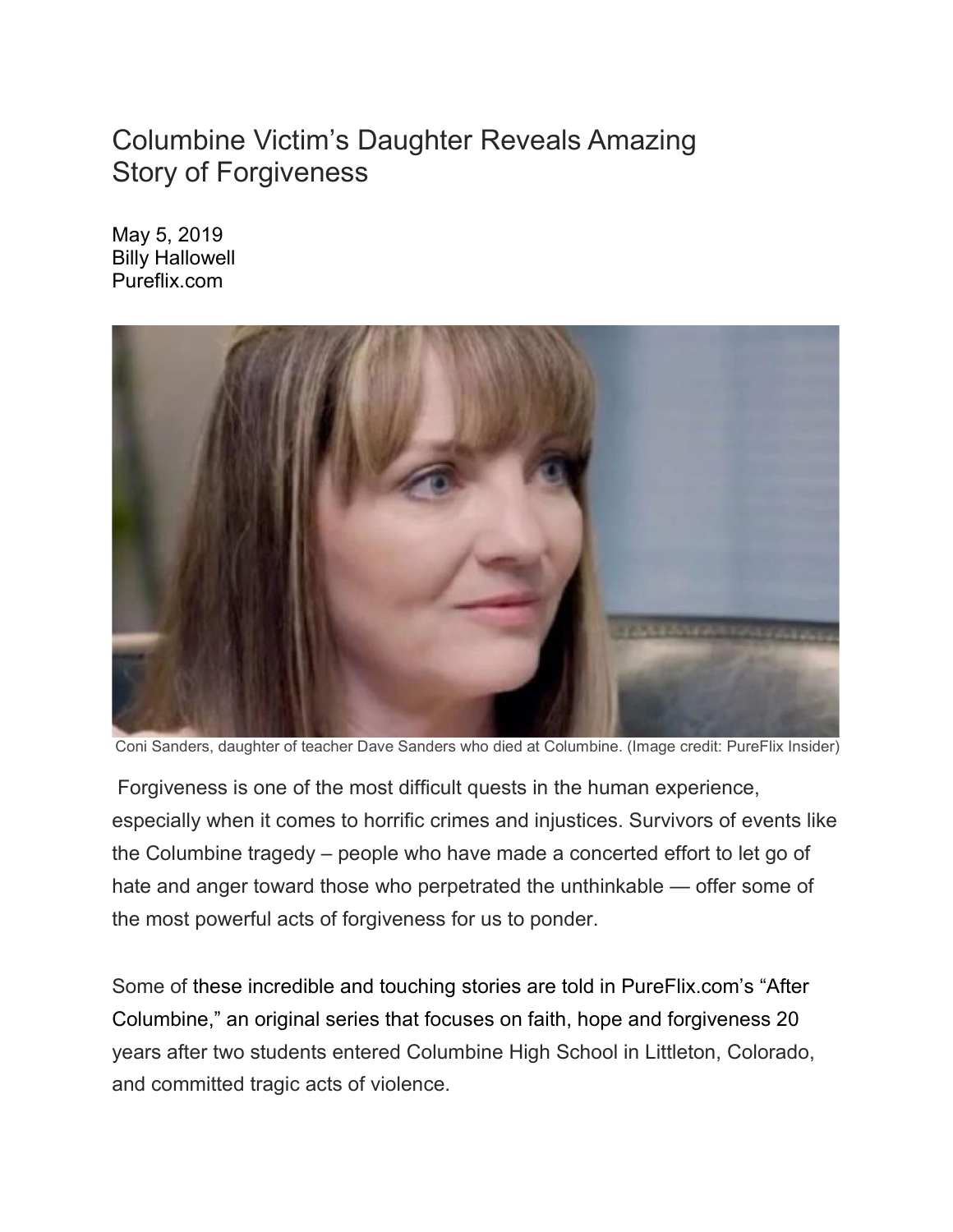Coni Sanders, daughter of teacher Dave Sanders who died at Columbine, is now a therapist who works to help violent offenders get on the right path. In "After Columbine," she revealed that she and Sue Klebold, one of the shooters' mothers, have formed [a surprising friendship.](https://insider.pureflix.com/news/the-incredible-god-stories-that-unfolded-at-columbine)

"A lot of people will reference forgiveness in relation to my friendship with Sue Klebold," she said. "I have nothing to forgive her for. She didn't do this."

Sanders described her initial anger and frustration at the killers' parents. But, as time went on and she had kids of her own, she said her perspective shifted.

"I could be the best parent in the world and my kids might still make choices and decisions that I don't agree with," she said.

Years after the 1999 attack, Sanders spoke with an author who was in touch with Klebold. Sanders told him that she would like to talk with Klebold, if Klebold was willing.

"A couple of months later I got an email from [Klebold] and she said, 'I would be more than happy to meet with you,'" Sanders recounted. "I was so nervous. We decided to meet at a coffee shop in Littleton."

As Sanders walked into the meeting, she recalled the thoughts that streamed through her mind.

"I kept thinking, 'What am I doing here? This woman's son murdered my dad,'" she said, noting, though, that [she was so determined](https://insider.pureflix.com/prayer-faith/columbine-shooting-anniversary-faith-forgiveness-and-hope) to find out why the assault happened that she forged on with the meeting.

In the end, Sanders was stunned by what she discovered.